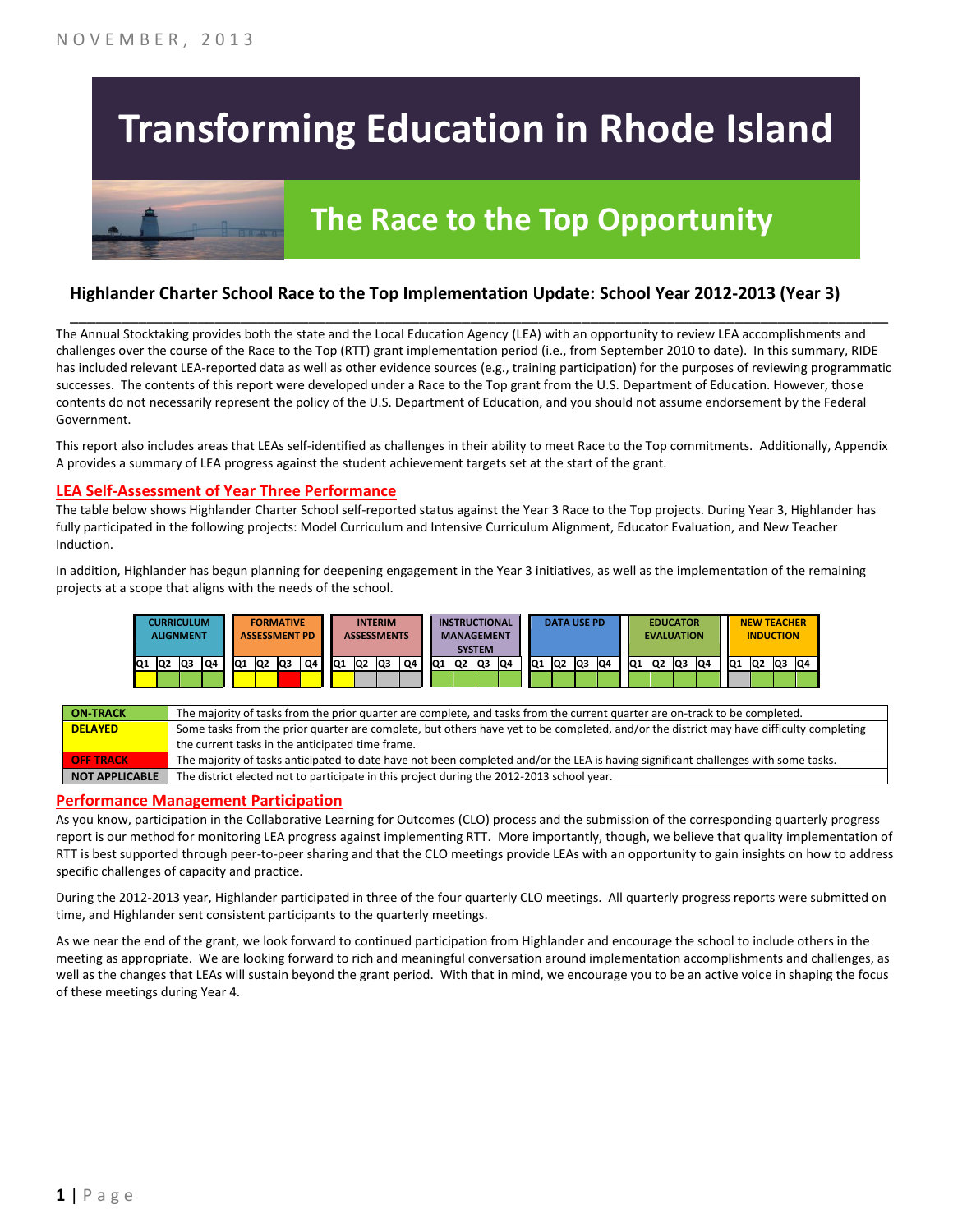#### **System of Support 1: Standards and Curriculum**

Based on the quarterly progress reports submitted by Highlander, as well as participation in additional applicable activities through the end of the 2012-2013 school year, we have assessed the district as 'on track (green),' 'delayed (yellow),' 'off track/at risk (red)', or 'not applicable (grey) on each of the Year 3 System of Support 1 scope of work tasks for Race to the Top. This assessment is reflected in the table below. Please note that further description of these statuses can be found on page one of this report.

Highlander has made significant progress against implementing a guaranteed and viable curriculum aligned to the new Common Core State Standards. During the 2012-2013 school year, Highlander fully aligned their math curriculum to the CCSS, and worked with a consultant finalize the writing curriculum. The school also completed alignment of Reading Street. As of the end of the school year, Highlander had completed science curriculum for grades two through six and had started looking at the Next Generation Science Standards to ensure alignment.

RIDE would like to commend Highlander on its efforts to expand and deepen educator and administrator knowledge of the Common Core State Standards (CCSS), and are happy to hear that Highlander has found access valuable coaching and consultative expertise. We look forward to hearing about additional opportunities that Highlander has created for further collaboration with other LEAs across the state.

|                                                                                                                                                                                                                                                            | Year 3:SY12-13 |                                         |                   |                                         |  |  |
|------------------------------------------------------------------------------------------------------------------------------------------------------------------------------------------------------------------------------------------------------------|----------------|-----------------------------------------|-------------------|-----------------------------------------|--|--|
| <b>Intensive Curriculum Alignment and Model Curriculum Development</b>                                                                                                                                                                                     | Q <sub>1</sub> | Q <sub>2</sub>                          | O <sub>3</sub>    | Q <sub>4</sub>                          |  |  |
| Develop and communicate a multi-year Transition Plan for the Common Core State Standards implementation, including clear<br>lexpectations for school level transition benchmarks and a plan for developing a curriculum aligned to the CCSS in grades K-12 |                | Modify as Modify as Modify as<br>needed | needed            | needed                                  |  |  |
| ldentify opportunities for educators to work collaboratively to deepen understanding of CCSS (e.g. Common Planning Time, grade<br>level team, department meetings, faculty meetings)                                                                       |                | Modify as Modify as Modify as<br>needed | needed            | needed                                  |  |  |
| Create implementation plan, including the identification of aligned resources, to support roll out of new curricula                                                                                                                                        |                | needed                                  | needed            | Modify as Modify as Modify as<br>needed |  |  |
| Develop curriculum aligned to the Common Core State Standards, including participation in Dana Center curriculum writing and<br>leadership sessions (if applicable)                                                                                        |                | x                                       | $\mathbf{v}$<br>ж |                                         |  |  |

\*Please note: the 'x' in the above table represents the anticipated completion timeline set by RIDE, not when the district completed the task. Additionally, for further clarification on the *criteria used to select each status, consult the description on page one of this report.*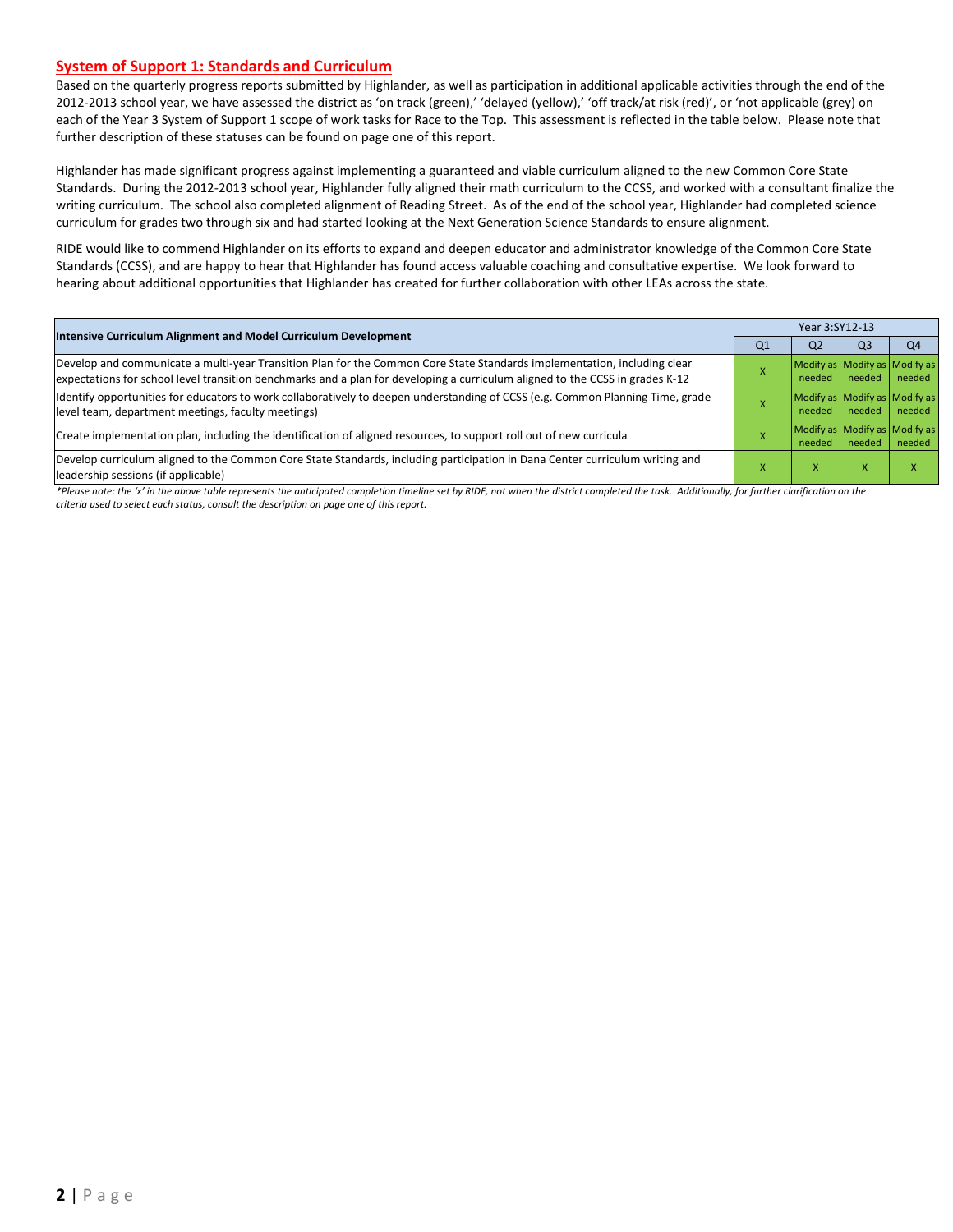#### **System of Support 2: Instructional Improvement Systems**

During the 2012-2013 school year, Highlander chose to implement three of the four Race to the Top projects in System of Support 2 (Instructional Management System, Formative Assessment Professional Development modules, and Data Use Professional Development). Based on the quarterly progress reports submitted by Highlander, as well as participation in additional applicable activities through the end of the 2012-2013 school year, we have assessed the district on each of the Year 3 scope of work tasks for those applicable projects.

During the 2012-2013 school year, Highlander configured the Instructional Management System (IMS) to provide educators with access to the formative assessment professional development modules as well as the interim assessments. Although Highlander has noted that they intend to utilize their in-house data management system, administrators attended training sessions and piloted the Response to Intervention platform in their school.

Highlander prioritized the formative assessment professional development as completion of the modules was identified as a school-wide professional growth goal. Although the school experienced technical difficulties, they were able to complete four of the online modules during the 2012-2013 school year and intend to complete the modules over the summer. Looking ahead to the 2013-2014 school year, Highlander noted that they intend to meet in August to discuss implementation of the practices.

Highlander chose not to implement the Interim Assessments during 2012-2013; however, in preparation for implementing this project in 2013- 2014, teachers and administrators went to scoring workshops and other trainings offered by RIDE. The school shared the information at a staff meeting and intends to provide teachers with access to the system on the IMS during summer trainings.

During the 2012-2013 school year, Highlander participated in the Data Use professional development series. RIDE is pleased to note that Highlander is above the 'advanced' category for this training, and as such was able to work with the vendor to develop an individualized project tracking their piloted math and intervention groups.

In the upcoming CLO sessions, we look forward to hearing about Highlander's success in customizing the Data Use professional development, as well as their plan for implementing new initiatives, or deepening engagement in initiatives implemented during the 2012-2013 school year. Additionally, looking ahead towards the PARCC assessment, we hope to hear more from districts about how these initiatives are supporting their transition to the common core.

|                                                                                                                                                                                         | Year 3:SY12-13    |                        |                               |    |  |  |  |
|-----------------------------------------------------------------------------------------------------------------------------------------------------------------------------------------|-------------------|------------------------|-------------------------------|----|--|--|--|
| Interim Assessments (accessed via the Instructional Management System)                                                                                                                  | Q <sub>1</sub>    | Q <sub>2</sub>         | O3                            | Q4 |  |  |  |
| Develop protocols or expectations regarding the use of interim assessment to inform instruction including timelines for<br>administration and process for scoring and reporting results |                   |                        |                               |    |  |  |  |
| Send LEA-determined facilitators to RIDE provided training on both the Fixed-Form assessment tool and the test-building tool                                                            | <b>Fixed Form</b> | Test<br><b>Builder</b> |                               |    |  |  |  |
| Train of educators in the LEA on the administration and use of interim assessments utilizing RIDE-trained facilitators                                                                  |                   | X                      |                               |    |  |  |  |
| Administration of Interim Assessments in selected grades and content area(s)                                                                                                            | $1st$ Fixed       | $2^{nd}$ Fixed         | $3^{\text{rd}}$ Fixed         |    |  |  |  |
|                                                                                                                                                                                         |                   |                        | Form Test Form Test Form Test |    |  |  |  |

| <b>Instructional Management System (IMS)</b>                                                                                                                                                              | Year 3:SY12-13                          |                |                |                |  |  |
|-----------------------------------------------------------------------------------------------------------------------------------------------------------------------------------------------------------|-----------------------------------------|----------------|----------------|----------------|--|--|
|                                                                                                                                                                                                           | Q <sub>1</sub>                          | Q <sub>2</sub> | Q <sub>3</sub> | Q <sub>4</sub> |  |  |
| Designate an LEA data steward to support decision making around data collections and systems implementation and to provide input<br>and feedback on data initiatives through designated representatives   | As needed As needed As needed As needed |                |                |                |  |  |
| Maintain data quality standards of local student information systems and upload local assessment data and program information as<br>required by RIDE in a timely manner                                   |                                         | ⋏              | $\lambda$      |                |  |  |
| Following RIDE training, LEA Administrative Users and LEA Trainers configure the IMS for educator use and to provide end users with<br>access and training needed to utilize the IMS for daily activities |                                         | ⋏              | $\lambda$      |                |  |  |
| Deepen the understanding and use of the IMS among all educators                                                                                                                                           |                                         | X              |                |                |  |  |

| 'Data Use' Professional Development                                                                                                           | Year 3:SY12-13 |                |                |        |  |  |
|-----------------------------------------------------------------------------------------------------------------------------------------------|----------------|----------------|----------------|--------|--|--|
|                                                                                                                                               | Q <sub>1</sub> | Q <sub>2</sub> | Q <sub>3</sub> | Q4     |  |  |
| In coordination with RIDE, select 'Data Use' training dates for each cohort of schools, as applicable                                         |                |                |                | Year 2 |  |  |
| Identify and provide RIDE with the leadership team members from each school who will participate in Year 2 training cohorts, as<br>applicable |                |                |                | Year 2 |  |  |
| Following 'Data Use' professional development, identify district and school practices to sustain and deepen data use and<br>collaboration     | Year 1         | Year 1         | Year           | Year 1 |  |  |

\* Please note that, for this project, 'year 1' refers to cohort 1 taking place during the 2012-2013 school year, and 'Year 2' refers to cohort 2 taking place during the 2013-2014 school year.

| [Formative Assessment Professional Development Modules (accessed via the Instructional Management System)         |                | Year 3:SY12-13 |                 |         |  |  |  |
|-------------------------------------------------------------------------------------------------------------------|----------------|----------------|-----------------|---------|--|--|--|
|                                                                                                                   | Q <sub>1</sub> | Q <sub>2</sub> | O <sub>3</sub>  | O4      |  |  |  |
| Ildentify facilitators who will support the implementation of formative assessment practices in daily instruction |                |                |                 | SY13-14 |  |  |  |
| Coordinate participation of educators in training modules and communities of practice                             | SY12-13        | $SY12-13$      | SY12-13 SY13-14 |         |  |  |  |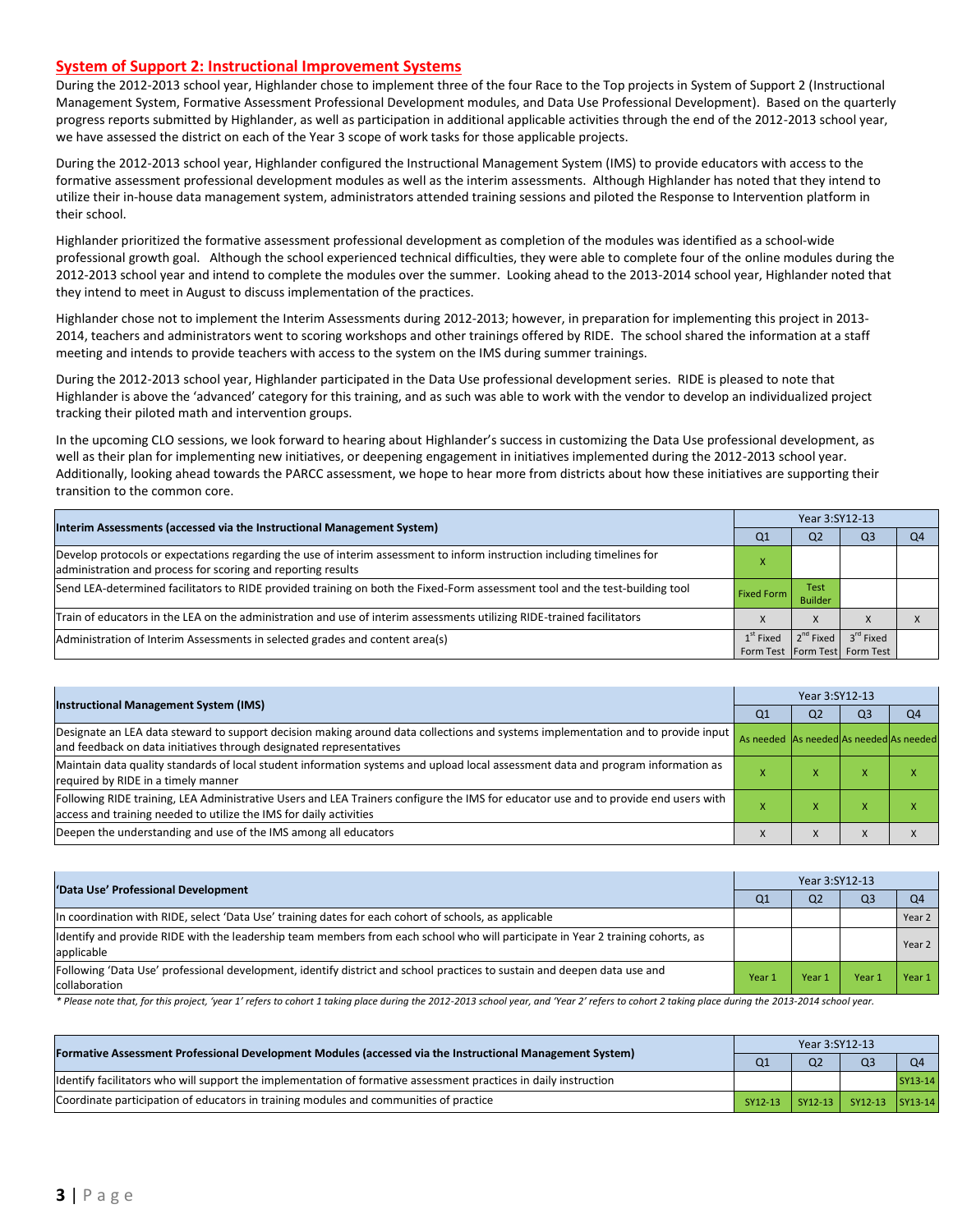#### **System of Support 3: Educator Effectiveness**

During the 2012-2013 school year, Highlander fully implemented all components of System of Support 3 - the Rhode Island model for teacher and building administrator evaluations; and final effectiveness ratings for all teachers and building administrators have been submitted to RIDE. Based on the quarterly progress reports submitted by Highlander, as well as participation in additional applicable activities through the end of the 2012- 2013 school year, we have assessed the district on each of the Year 3 scope of work tasks for Educator Evaluation.

During the 2012-2013 school year, all applicable Highlander administrators attended teacher and building administrator evaluator trainings. Additionally, district administrators have attended and/or registered for applicable summer 2013 training. Looking ahead, RIDE would like to remind the district of their responsibility to ensure that all personnel responsible for evaluating both teachers and building administrators participate in applicable training activities.

In their quarterly progress update report, Highlander noted that all teachers were able to utilize the Educator Performance and Support System (EPSS) in order to facilitate the evaluation process. Additionally, the school utilized their Intermediary Service Provider to conduct co-observations and calibrating with administrators

As we enter into the final year of the Race to the Top grant, RIDE encourages Highlander to continue to engage their CLO peers in thinking about continuous support for evaluation implementation, as well as how evaluation data is being used to identify professional development needs.

| <b>Educator Evaluation</b>                                                                                                                                                                           |                               | Year 3:SY12-13 |                                            |                                  |  |
|------------------------------------------------------------------------------------------------------------------------------------------------------------------------------------------------------|-------------------------------|----------------|--------------------------------------------|----------------------------------|--|
|                                                                                                                                                                                                      | Q <sub>1</sub>                | Q <sub>2</sub> | Q <sub>3</sub>                             | Q <sub>4</sub>                   |  |
| Participate in educator evaluation model design, development and refinement feedback opportunities                                                                                                   | x                             | x              | X                                          | X                                |  |
| Ildentify District Evaluation Committee members, responsible for monitoring the implementation of the system and providing<br>recommendations to LEA leadership teams                                |                               |                |                                            | x                                |  |
| Identify individuals who will serve as primary and, if applicable, secondary/complementary evaluators                                                                                                |                               |                |                                            | X                                |  |
| Send all required evaluators to RIDE-provided evaluator training on model; Send evaluators and system administrators to training on<br>the Educator Performance Support System (EPSS) data system    |                               |                | Mid-year<br>half-day<br>training           | Mid-year<br>half-day<br>training |  |
| Examine LEA Policies and Contracts for Challenges; where applicable, consider memorandums of understanding or contract renewal<br>language which will support district implementation of evaluations | X                             | X              | X                                          | X                                |  |
| Create a plan for the appropriate use of funds to support implementation of educator evaluation system                                                                                               |                               |                |                                            | X                                |  |
| Complete required components of RI Model for educator and building administrator evaluations                                                                                                         | SLO <sub>s</sub> and<br>Goals | Midyear        | Midyear<br>Conference Conference Summative | <b>EOY Report</b><br>&<br>rating |  |
| Submit evaluation data and documentation (e.g. component and summative level ratings, verified rosters); provide other requested<br>information to support RIDE research and system improvement      |                               | x              | X                                          | X                                |  |
| Use Evaluation Data to identify individual and school/district-wide professional development needs and act on those needs                                                                            |                               |                | $\mathsf{x}$                               | X                                |  |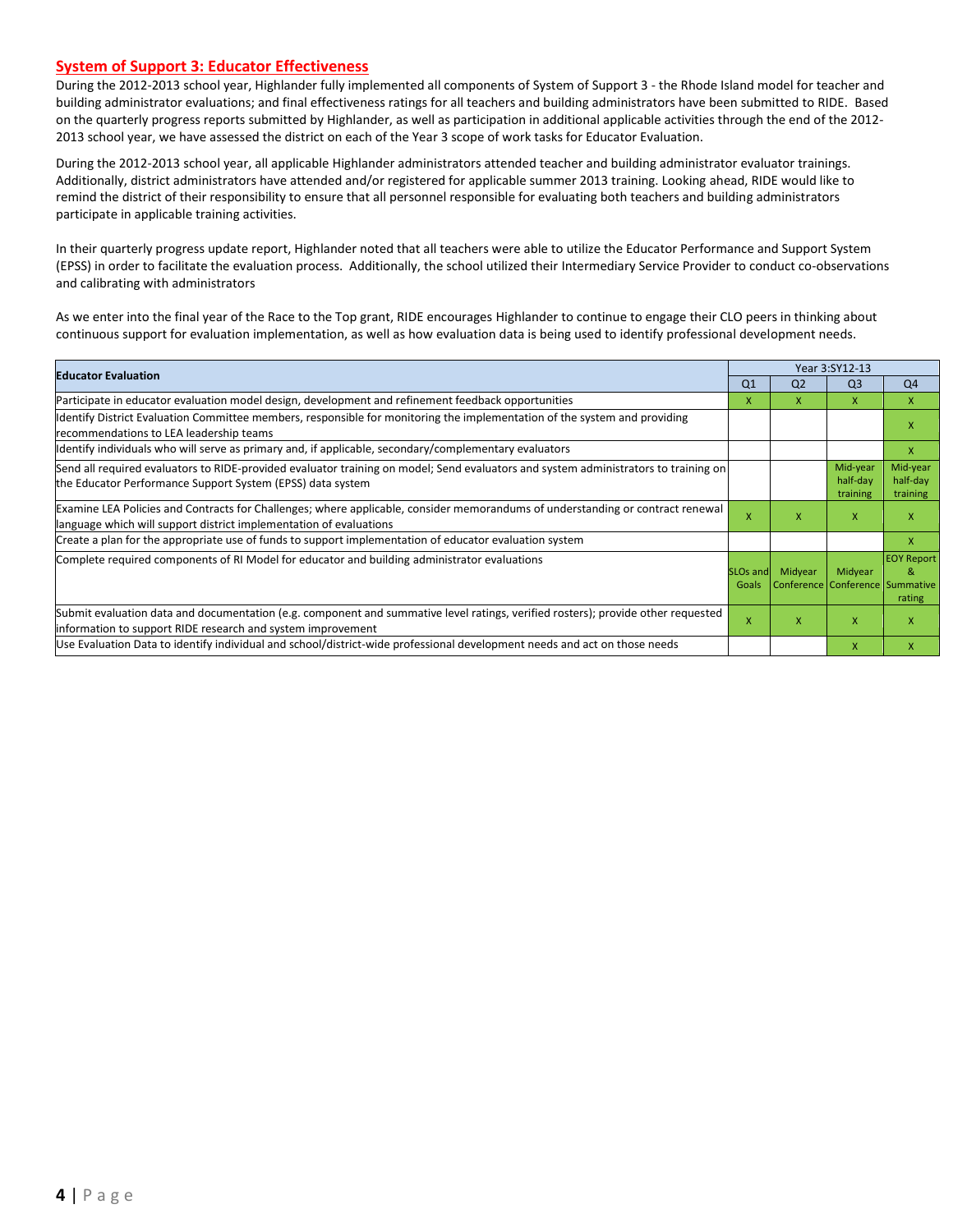#### **System of Support 4: Human Capital Development**

During the 2012-2013 school year, Highlander participated fully in the Beginning Teacher Induction program. Based on the quarterly progress reports submitted by Highlander, as well as participation in additional applicable activities through the end of the 2012-2013 school year, we have assessed the district on each of the Year 3 scope of work tasks for Beginning Teacher Induction. Additionally, Highlander has continued their utilization of SchoolSpring for recruitment of staff on an as needed basis.

Highlander recommended one teacher as an Induction Coach. The teacher completed one year as an induction coach and will be returning to the building in 2013-2014 and, in summer 2013, will help the school analyze the current mentor program and see how to align with RIDE Induction Coach Model.

In the upcoming CLO sessions, RIDE looks forward to engaging in a deeper conversation around the revisions that Highlander and other LEAs have made to their hiring policies, timelines, and processes in order to support broader human capital initiatives including recruitment of highly qualified and diverse candidates and providing data-driven induction support to beginning teachers.

| <b>Beginning Teacher Induction</b>                                                                                                                                                       |    | Year 3:SY12-13 |                |    |
|------------------------------------------------------------------------------------------------------------------------------------------------------------------------------------------|----|----------------|----------------|----|
|                                                                                                                                                                                          | Q1 | Q <sub>2</sub> | Q <sub>3</sub> | Q4 |
| If applicable, recommend potential Induction Coaches to RIDE                                                                                                                             |    |                |                |    |
| Review and revise hiring policies, timelines and processes in order to support appropriate and timely projections for anticipated hires<br>requiring induction coach services            |    |                | $\lambda$      |    |
| Provide RIDE with list of beginning teachers who will receive Induction Coach support in a timely manner in order to ensure that all<br>beginning teachers have coaching                 | ◠  |                |                |    |
| Participate in RIDE-provided information opportunities in order to learn about induction coach program                                                                                   |    |                |                |    |
| Provide feedback to RIDE on the development and integration of existing mentorship programs into a sustainable, instructionally-<br>focused state or district-wide Induction Coach model |    |                |                |    |

The contents of this report were developed under a Race to the Top grant from the U.S. Department of Education. However, those contents do not necessarily represent the policy of the U.S. Department of Education, and you should not assume endorsement by the Federal Government.